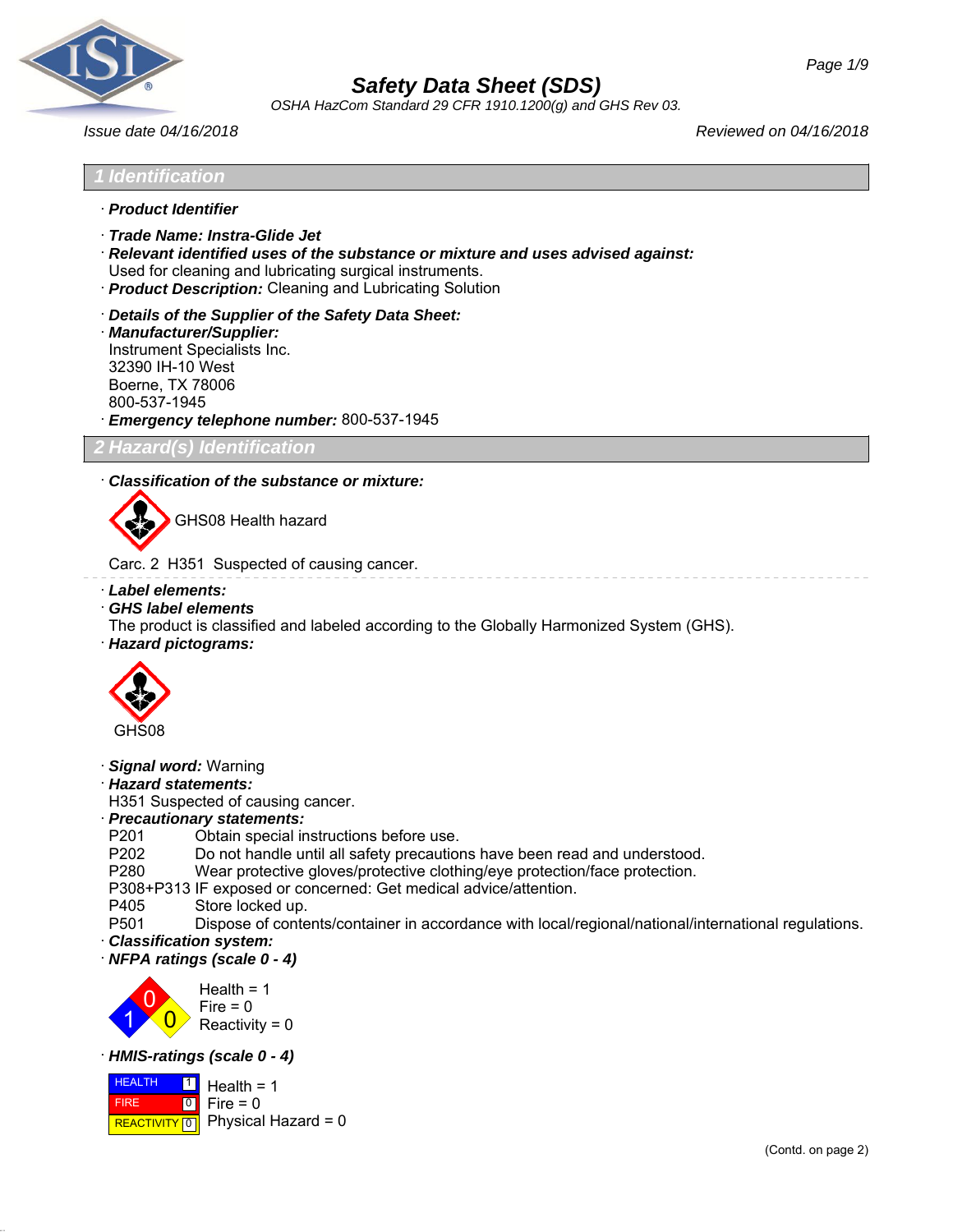

*OSHA HazCom Standard 29 CFR 1910.1200(g) and GHS Rev 03.*

*Issue date 04/16/2018 Reviewed on 04/16/2018*

*Page 2/9*

*Trade Name: Instra-Glide Jet*

#### · *Hazard(s) not otherwise classified (HNOC):* None known

*3 Composition/Information on Ingredients*

#### · *Chemical characterization: Mixtures*

· *Description:* Mixture: consisting of the following components.

· *Dangerous Components:*

Trade Secret Carc. 2, H351;  $\bigcirc$  Acute Tox. 4, H302 <1.0%

· *Additional information:*

The exact percentages of the ingredients of this mixture are considered to be proprietary and are withheld in accordance with the provisions of paragraph (i) of §1910.1200 of 29 CFR 1910.1200 Trade Secrets. Trade secret made in accordance with paragraph (i) of §1910.1200 of 29 CFR 1910.1200, the OSHA Hazard Communication Standard and U.S. Code of Federal Regulations.

### *4 First-Aid Measures*

#### · *Description of first aid measures*

- · *After inhalation:* Supply fresh air. If required, provide artificial respiration. Consult doctor if symptoms persist.
- · *After skin contact:*

Immediately wash with water and soap and rinse thoroughly.

If skin irritation occurs, consult a doctor.

· *After eye contact:*

Rinse opened eye for at least 15 minutes under running water. If symptoms persist, consult a doctor.

· *After swallowing:*

Do not induce vomiting without medical advice.

Wash out mouth with water provided person is conscious. Never give anything by mouth to an unconscious person. Get medical attention.

- · *Information for doctor*
- · *Most important symptoms and effects, both acute and delayed:* No further relevant information available.
- · *Indication of any immediate medical attention and special treatment needed:*

No further relevant information available.

*5 Fire-Fighting Measures*

- · *Extinguishing media*
- · *Suitable extinguishing agents:*
- CO<sub>2</sub>, extinguishing powder or water spray. Fight larger fires with water spray or alcohol resistant foam.
- · *For safety reasons unsuitable extinguishing agents:* No further relevant information.
- · *Special hazards arising from the substance or mixture:* No further relevant information available.
- · *Advice for firefighters*
- · *Special protective equipment for firefighters:*

As in any fire, wear self-contained breathing apparatus pressure-demand (NIOSH approved or equivalent) and full protective gear to prevent contact with skin and eyes.

· *Additional information:* Cool fire exposed containers with water.

*6 Accidental Release Measures*

- · *Personal precautions, protective equipment and emergency procedures:* Wear protective equipment. Keep unprotected persons away. Spill area will be slippery.
- · *Environmental precautions:*
- Dilute with plenty of water.

Do not allow to enter sewers/surface or ground water.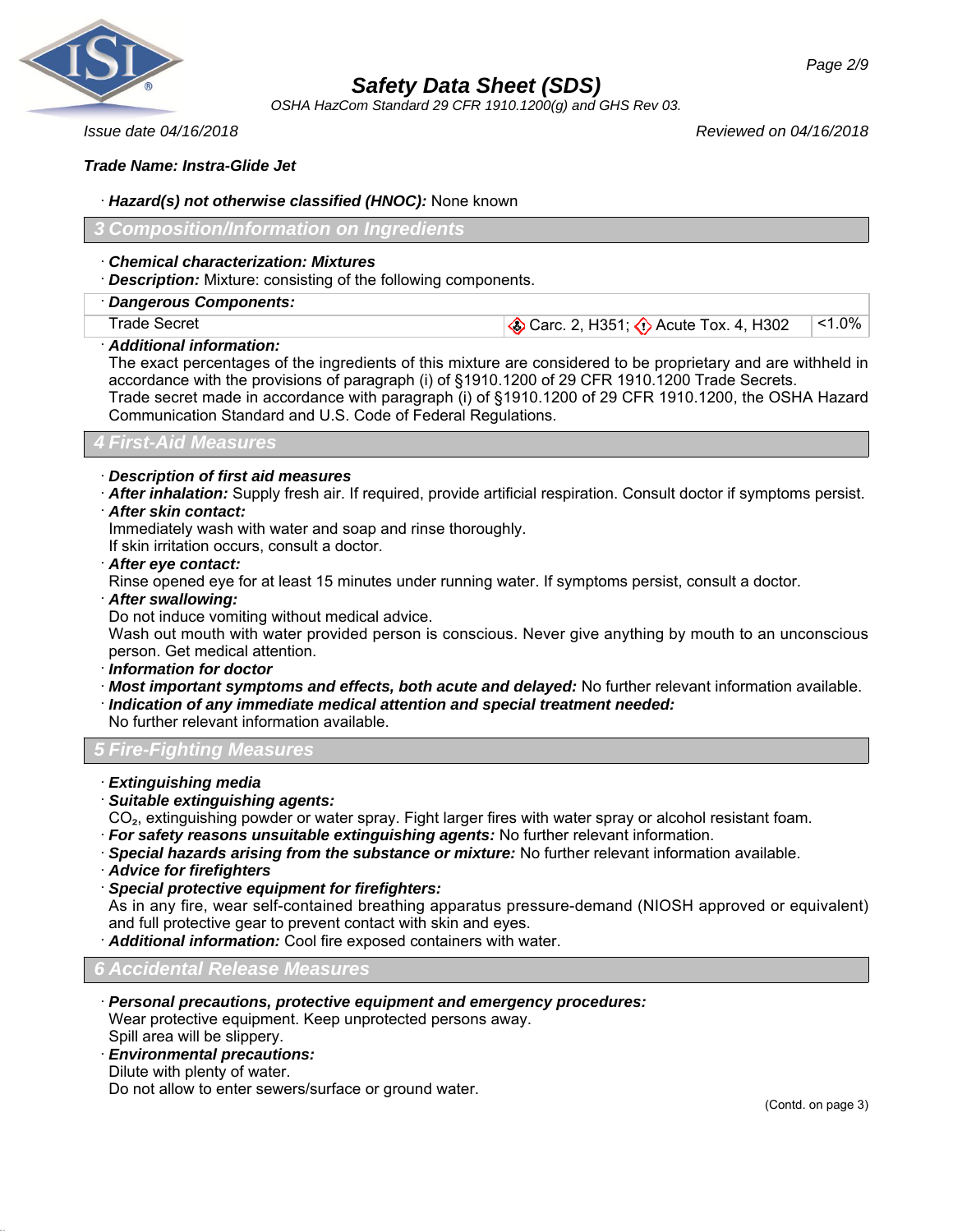

*OSHA HazCom Standard 29 CFR 1910.1200(g) and GHS Rev 03.*

*Issue date 04/16/2018 Reviewed on 04/16/2018*

#### *Trade Name: Instra-Glide Jet*

#### · *Methods and material for containment and cleaning up:*

Ensure adequate ventilation.

Absorb with liquid-binding material (i.e. sand, diatomite, acid binders, universal binders, sawdust). Dispose contaminated material as waste according to section 13.

#### · *Reference to other sections:*

See Section 7 for information on safe handling.

See Section 8 for information on personal protection equipment.

See Section 13 for disposal information.

### · *Protective Action Criteria for Chemicals*

| $PAC-1$ :                     |                     |
|-------------------------------|---------------------|
| <b>Trade Secret</b>           | $3 \text{ mg/m}^3$  |
| $PAC-2$ :                     |                     |
| <b>Trade Secret</b>           | $28 \text{ mg/m}^3$ |
| $PAC-3$ :                     |                     |
| <b>Trade Secret</b>           | 130 mg/ $m3$        |
| <b>7 Handling and Storage</b> |                     |

#### · *Handling*

· *Precautions for safe handling:*

Ensure good ventilation/exhaustion at the workplace.

Prevent formation of aerosols.

· *Information about protection against explosions and fires:* No special measures required.

#### · *Conditions for safe storage, including any incompatibilities*

- · *Storage*
- · *Requirements to be met by storerooms and receptacles:*

Keep container tightly closed.

Store in a cool, dry, well ventilated area away from direct sunlight and any incompatible materials (see section10).

- · *Information about storage in one common storage facility:* Not required.
- · *Further information about storage conditions:* Keep receptacle tightly sealed.
- · *Specific end use(s):* No further relevant information available.

*8 Exposure Controls/Personal Protection*

· *Additional information about design of technical systems:* No further data; see section 7.

· *Control parameters:*

#### · *Components with occupational exposure limits:*

The following constituents are the only constituents of the product which have a PEL, TLV or other recommended exposure limit.

At this time, the remaining constituent has no known exposure limits.

| <b>Trade Secret</b>                                    |                                    |
|--------------------------------------------------------|------------------------------------|
| REL Long-term value: $15 \text{ mg/m}^3$ , 3 ppm       |                                    |
| TLV Long-term value: $1*$ mg/m <sup>3</sup> , 0.2* ppm |                                    |
| Skin; *inhalable fraction and vapor                    |                                    |
| <b>Trade Secret</b>                                    |                                    |
| PEL Long-term value: 15* 5** mg/m <sup>3</sup>         |                                    |
| mist; *total dust **respirable fraction                |                                    |
| TLV TLV withdrawn-insufficient data human occup. exp.  |                                    |
|                                                        | $(C_{\Omega}$ ntd on nage $\Delta$ |

(Contd. on page 4)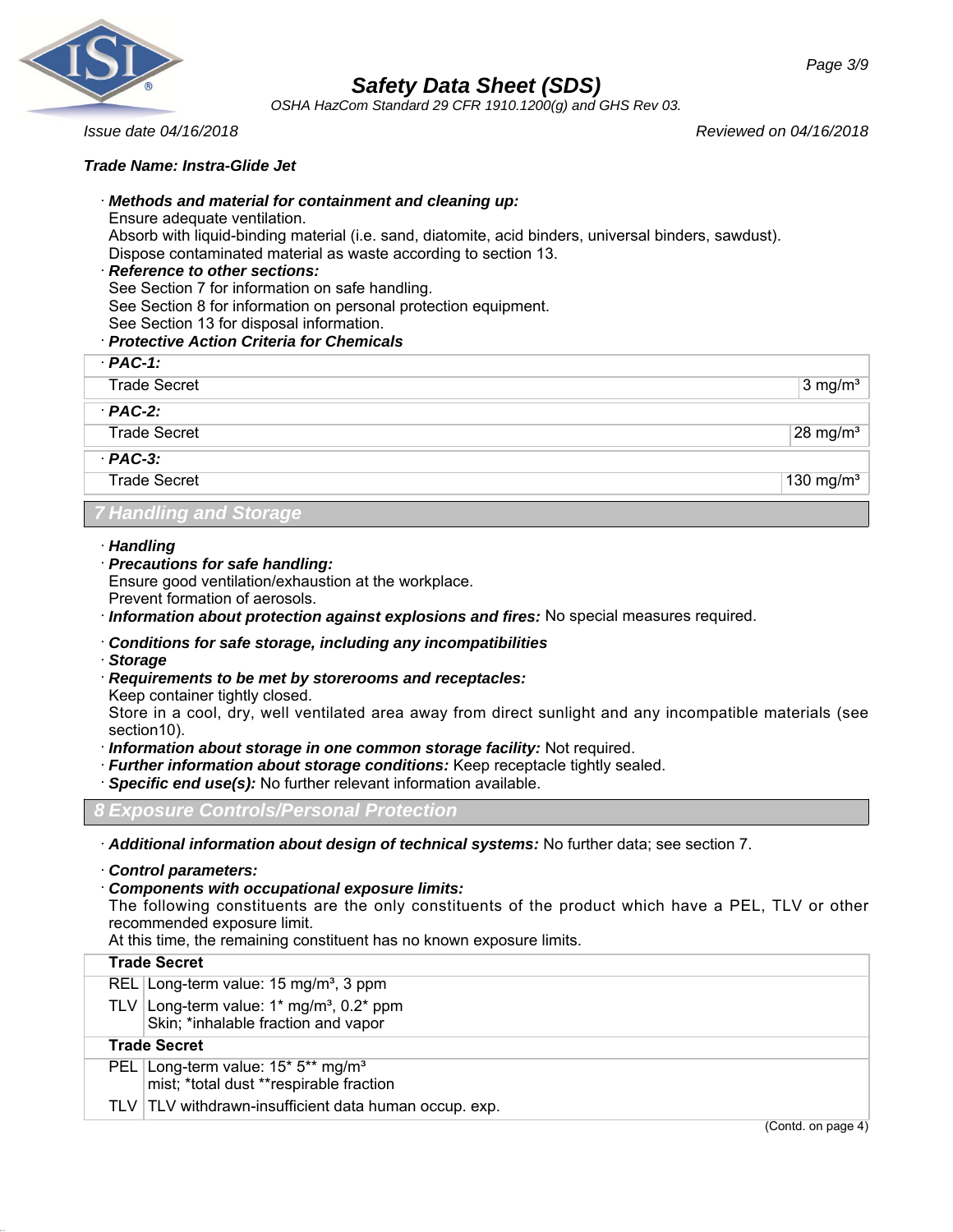

*OSHA HazCom Standard 29 CFR 1910.1200(g) and GHS Rev 03.*

*Issue date 04/16/2018 Reviewed on 04/16/2018*

#### *Trade Name: Instra-Glide Jet*

· *Additional information:* The lists that were valid during the creation of this SDS were used as basis.

- · *Exposure controls:*
- · *Personal protective equipment*
- · *General protective and hygienic measures:*

The usual precautionary measures for handling chemicals should be followed.

Keep away from foodstuffs, beverages and feed.

Immediately remove all soiled and contaminated clothing and wash before reuse.

Wash hands before breaks and at the end of work.

- Avoid contact with the eyes and skin.
- · *Breathing equipment:* Not required.
- · *Protection of hands:*



Protective gloves

The glove material has to be impermeable and resistant to the product/ the substance/ the preparation. Due to missing tests no recommendation to the glove material can be given for the product/ the preparation/ the chemical mixture.

Select glove material based on penetration times, rates of diffusion and degradation.

#### · *Material of gloves:*

The selection of the suitable gloves does not only depend on the material, but also on further marks of quality and varies from manufacturer to manufacturer. As the product is a preparation of several substances, the resistance of the glove material cannot be calculated in advance and has therefore to be checked prior to the application.

#### · *Penetration time of glove material:*

The exact break-through time has to be determined and observed by the manufacturer of the protective gloves.

#### · *Eye protection:*



Tightly sealed goggles

### \* *9 Physical and Chemical Properties*

- · *Information on basic physical and chemical properties*
- · *General Information*

| General Information                                                                                      |                                    |
|----------------------------------------------------------------------------------------------------------|------------------------------------|
| · Appearance:                                                                                            |                                    |
| Form:                                                                                                    | Liquid                             |
| <b>Color:</b>                                                                                            | Clear                              |
| · Odour:                                                                                                 | Odorless                           |
| Odor threshold:                                                                                          | Not determined.                    |
| <b>Change in condition</b><br><b>Melting point/Melting range:</b><br><b>Boiling point/Boiling range:</b> | Not determined.<br>100 °C (212 °F) |
| · Flash point:                                                                                           | 95 °C (203 °F)                     |
| · Flammability (solid, gaseous):                                                                         | Not applicable.                    |
| Decomposition temperature:                                                                               | Not determined.                    |
|                                                                                                          |                                    |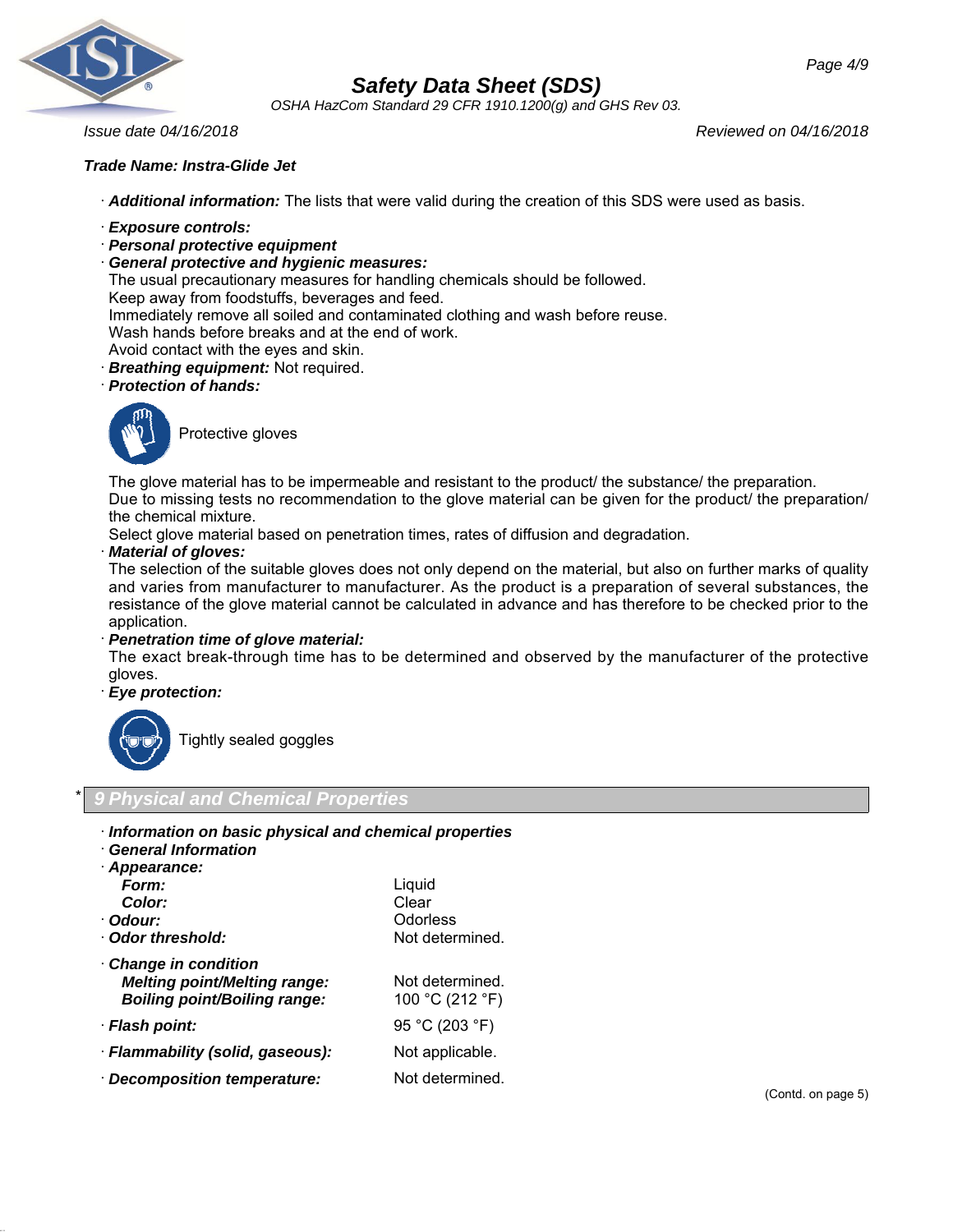

*OSHA HazCom Standard 29 CFR 1910.1200(g) and GHS Rev 03.*

#### *Trade Name: Instra-Glide Jet*

*Issue date 04/16/2018 Reviewed on 04/16/2018*

| · Auto igniting:                                                                            | Product is not self-igniting.                                 |
|---------------------------------------------------------------------------------------------|---------------------------------------------------------------|
| Danger of explosion:                                                                        | Product does not present an explosion hazard.                 |
| <b>Explosion limits:</b><br>Lower:<br>Upper:                                                | $0.0$ Vol %<br>$0.0$ Vol %                                    |
| Vapor pressure @ 20 °C (68 °F):                                                             | 23 hPa (17.3 mm Hg)                                           |
| · Density:<br><b>Relative density:</b><br>Vapor density:<br><b>Evaporation rate:</b>        | Not determined.<br>Not determined.<br>Not determined.         |
| · Solubility in / Miscibility with:<br>Water:                                               | Fully miscible.                                               |
| · Partition coefficient (n-octanol/water): Not determined.                                  |                                                               |
| · Viscosity:<br>Dynamic:<br>Kinematic:                                                      | Not determined.<br>Not determined.                            |
| · Solvent content:<br><b>Organic solvents:</b><br><b>VOC content:</b><br>Other information: | 5.0%<br>$2.5\%$<br>No further relevant information available. |

# *10 Stability and Reactivity*

· *Reactivity:* No further relevant information available.

- · *Chemical stability:* Stable under normal conditions.
- · *Thermal decomposition / conditions to be avoided:*

Thermal decomposition will produce toxic oxides of carbon.

- · *Possibility of hazardous reactions:* No dangerous reactions known.
- · *Conditions to avoid:* Extreme Heat
- · *Incompatible materials:* No further relevant information available.
- · *Hazardous decomposition products:* No dangerous decomposition products known.

#### \* *11 Toxicological Information*

- · *Information on toxicological effects:*
- · *Acute toxicity:*

| · LD/LC50 values that are relevant for classification: |                     |                        |  |
|--------------------------------------------------------|---------------------|------------------------|--|
|                                                        | <b>Trade Secret</b> |                        |  |
| Oral                                                   | LD50                | 1,600 mg/kg (Rat)      |  |
| Dermal                                                 | LD50                | 12,200 mg/kg (Rabbit)  |  |
|                                                        | <b>Trade Secret</b> |                        |  |
| Oral                                                   | LD50                | 1,600 mg/kg (Rat)      |  |
| Dermal                                                 | LD50                | 12,200 mg/kg (Rabbit)  |  |
| <b>Trade Secret</b>                                    |                     |                        |  |
| Oral                                                   | LD50                | 12,600 mg/kg (Rat)     |  |
| Dermal                                                 | LD50                | >10,000 mg/kg (Rabbit) |  |

(Contd. on page 6)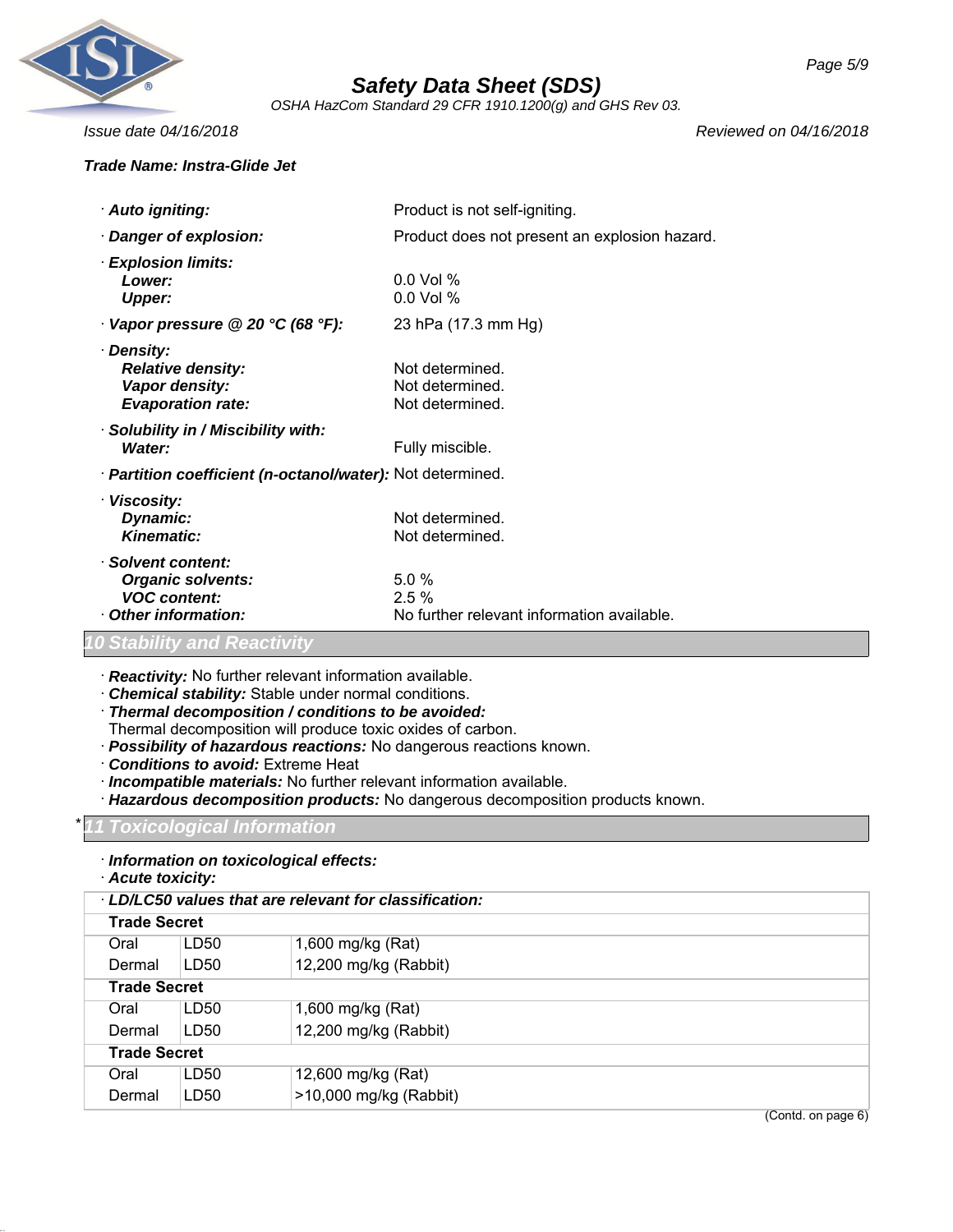

*OSHA HazCom Standard 29 CFR 1910.1200(g) and GHS Rev 03.*

*Issue date 04/16/2018 Reviewed on 04/16/2018*

#### *Trade Name: Instra-Glide Jet*

| Inhalative $ $ LC50/96 hours $ $ >50,000 mg/l (Trout)                                                                                                                                                                                                                                                                                |    |
|--------------------------------------------------------------------------------------------------------------------------------------------------------------------------------------------------------------------------------------------------------------------------------------------------------------------------------------|----|
| · Primary irritant effect:<br>$\cdot$ On the skin: Irritant to skin and mucous membranes.<br>$\cdot$ On the eye: Irritating effect.<br>· Additional toxicological information:<br>The product shows the following dangers according to internally approved calculation methods for<br>preparations:<br>Irritant                      |    |
| Carcinogenic categories:<br>· IARC (International Agency for Research on Cancer):<br>Group 1 - Carcinogenic to humans<br>Group 2A - Probably carcinogenic to humans<br>Group 2B - Possibly carcinogenic to humans<br>Group 3 - Not classifiable as to its carcinogenicity to humans<br>Group 4 - Probably not carcinogenic to humans |    |
| <b>Trade Secret</b>                                                                                                                                                                                                                                                                                                                  | 2Β |
| <b>Trade Secret</b>                                                                                                                                                                                                                                                                                                                  | 2Β |
| · NTP (National Toxicology Program):                                                                                                                                                                                                                                                                                                 |    |
| None of the ingredients are listed.                                                                                                                                                                                                                                                                                                  |    |
| OSHA-Ca (Occupational Safety & Health Administration):                                                                                                                                                                                                                                                                               |    |
| None of the ingredients are listed.                                                                                                                                                                                                                                                                                                  |    |
| Ecological Information                                                                                                                                                                                                                                                                                                               |    |

- · *Toxicity:*
- · *Aquatic toxicity:* No further relevant information available.
- · *Persistence and degradability:* No further relevant information available.
- · *Behavior in environmental systems:*
- · *Bioaccumulative potential:* No further relevant information available.
- · *Mobility in soil:* No further relevant information available.
- · *Additional ecological information:*
- · *General notes:*

Do not allow undiluted product or product that has not been neutralized to reach ground water, water course or sewage system.

- · *Results of PBT and vPvB assessment:*
- · *PBT:* Not applicable.
- · *vPvB:* Not applicable.
- · *Other adverse effects:* No further relevant information available.

#### *13 Disposal Considerations*

### · *Waste treatment methods*

· *Recommendation:*

Must not be disposed of together with household garbage. Do not allow product to reach sewage system. Observe all federal, state and local environmental regulations when disposing of this material.

- · *Uncleaned packagings*
- · *Recommendation:* Disposal must be made according to official regulations.
- · *Recommended cleansing agent:* Water, if necessary with cleansing agents.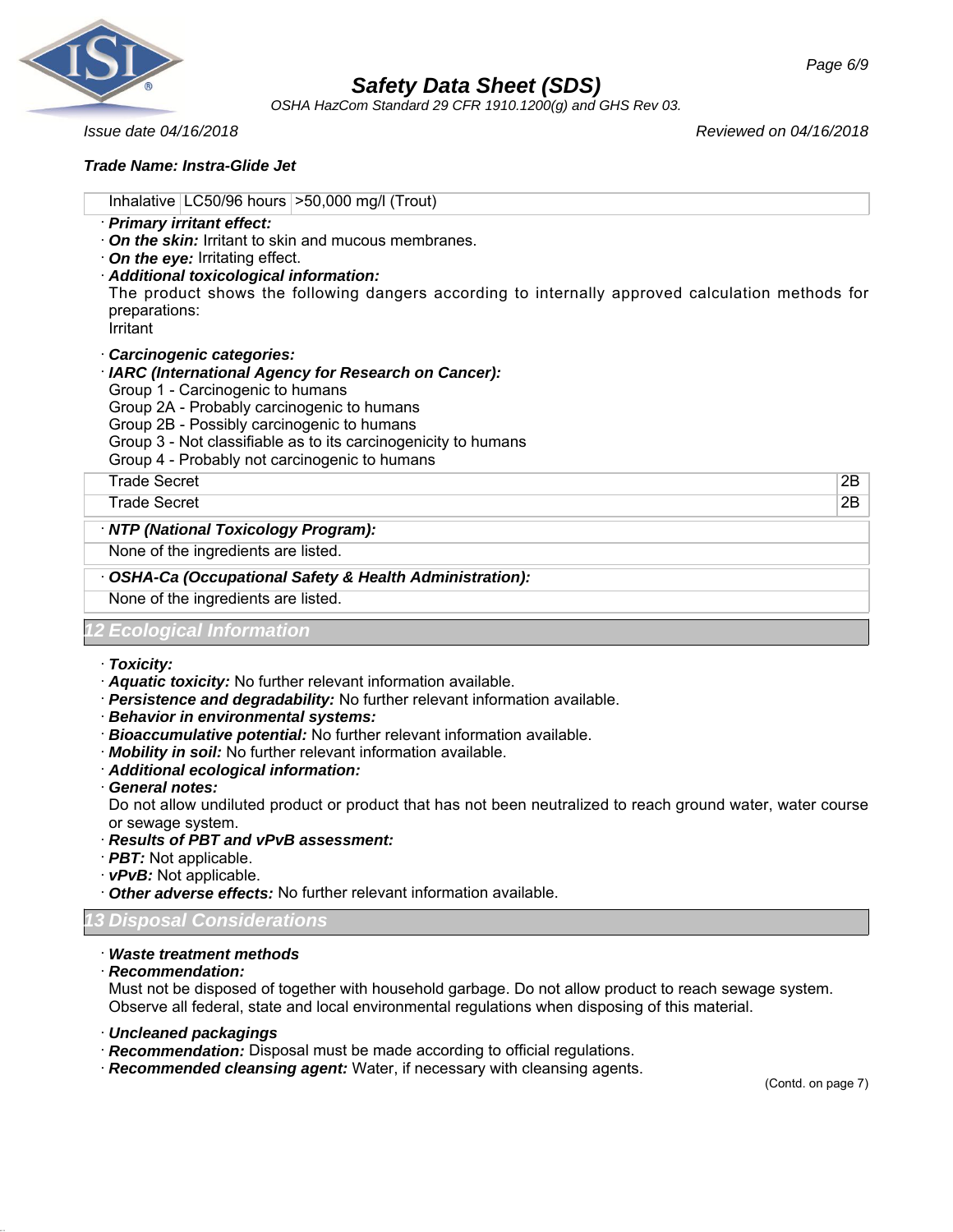

*OSHA HazCom Standard 29 CFR 1910.1200(g) and GHS Rev 03.*

*Issue date 04/16/2018 Reviewed on 04/16/2018*

| <b>14 Transport Information</b>                                     |                        |  |
|---------------------------------------------------------------------|------------------------|--|
| · UN-Number:                                                        |                        |  |
| · DOT, ADR/ADN, ADN, IMDG, IATA<br>$\cdot$ UN proper shipping name: | Non-Regulated Material |  |
| · DOT, ADR/ADN, ADN, IMDG, IATA<br>· Transport hazard class(es):    | Non-Regulated Material |  |
| · DOT, ADR/ADN, ADN, IMDG, IATA                                     |                        |  |
| · Class:                                                            | Non-Regulated Material |  |
| · Packing group:<br>· DOT, ADR/ADN, IMDG, IATA                      | Non-Regulated Material |  |
| · Environmental hazards:                                            | Not applicable.        |  |
| · Special precautions for user:                                     | Not applicable.        |  |
| · Transport in bulk according to Annex II of                        |                        |  |
| <b>MARPOL73/78 and the IBC Code:</b>                                | Not applicable.        |  |
| · UN "Model Regulation":                                            | Non-Regulated Material |  |
| <b>15 Regulatory Information</b>                                    |                        |  |

· *Safety, health and environmental regulations/legislation specific for the substance or mixture:* · *SARA (Superfund Amendments and Reauthorization):*

| Section 355 (extremely hazardous substances):               |
|-------------------------------------------------------------|
| None of the ingredients are listed.                         |
| Section 313 (Specific toxic chemical listings):             |
| <b>Trade Secret</b>                                         |
| TSCA (Toxic Substances Control Act):                        |
| All ingredients are listed or exempt from listing.          |
| <b>California Proposition 65:</b>                           |
| <b>Chemicals known to cause cancer:</b>                     |
| <b>Trade Secret</b>                                         |
| <b>Trade Secret</b>                                         |
| Chemicals known to cause reproductive toxicity for females: |
| None of the ingredients are listed.                         |
| Chemicals known to cause reproductive toxicity for males:   |
| None of the ingredients are listed.                         |
| Chemicals known to cause developmental toxicity:            |
| None of the ingredients are listed.                         |
| · New Jersey Right-to-Know List:                            |
| <b>Trade Secret</b>                                         |
| <b>Trade Secret</b>                                         |
| · New Jersey Special Hazardous Substance List:              |
| <b>Trade Secret</b><br><b>CO</b>                            |
| · Pennsylvania Right-to-Know List:                          |
| <b>Trade Secret</b>                                         |
| <b>Trade Secret</b>                                         |
| (Contd. on page 8)                                          |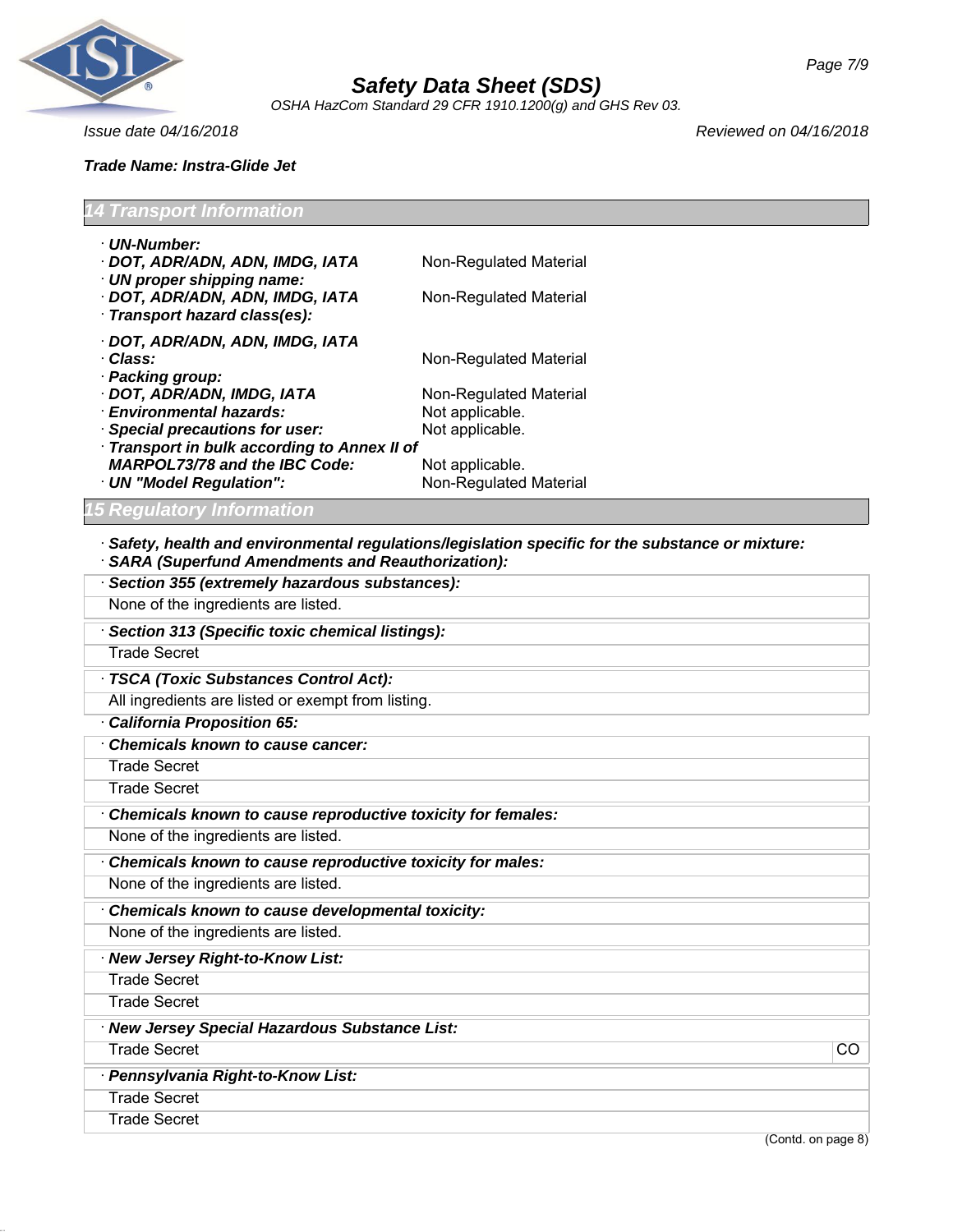

*OSHA HazCom Standard 29 CFR 1910.1200(g) and GHS Rev 03.*

*Issue date 04/16/2018 Reviewed on 04/16/2018*

### *Trade Name: Instra-Glide Jet*

Trade Secret E

· *Carcinogenic categories:*

· *EPA (Environmental Protection Agency):*

None of the ingredients are listed.

· *TLV (Threshold Limit Value established by ACGIH):*

Trade Secret A3

#### · *NIOSH-Ca (National Institute for Occupational Safety and Health):*

None of the ingredients are listed.

#### · *GHS label elements*

The product is classified and labeled according to the Globally Harmonized System (GHS).

#### · *Hazard pictograms:*



#### · *Signal word:* Warning

· *Hazard statements:*

H351 Suspected of causing cancer.

#### · *Precautionary statements:*

- P201 Obtain special instructions before use.
- P202 Do not handle until all safety precautions have been read and understood.
- P280 Wear protective gloves/protective clothing/eye protection/face protection.

P308+P313 IF exposed or concerned: Get medical advice/attention.

# P405 Store locked up.<br>P501 Dispose of conte

Dispose of contents/container in accordance with local/regional/national/international regulations.

#### · *National regulations:*

None of the ingredients are listed.

· *Chemical safety assessment:* A Chemical Safety Assessment has not been carried out.

### *16 Other Information*

The information and recommendations in this safety data sheet are, to the best of our knowledge, accurate as of the date of issue. Nothing herein shall be deemed to create warranty, expressed or implied, and shall not establish a legally valid contractual relationship. It is the responsibility of the user to determine applicability of this information and the suitability of the material or product for any particular purpose.

· *Date of preparation / last revision:* 04/16/2018 / 8

#### · *Abbreviations and acronyms:*

ADR: The European Agreement concerning the International Carriage of Dangerous Goods by Road

ADN: The European Agreement concerning the International Carriage of Dangerous Goods by Inland Waterways

IMDG: International Maritime Code for Dangerous Goods

- DOT: US Department of Transportation
- IATA: International Air Transport Association
- ACGIH: American Conference of Governmental Industrial Hygienists
- EINECS: European Inventory of Existing Commercial Chemical Substances

ELINCS: European List of Notified Chemical Substances

CAS: Chemical Abstracts Service (division of the American Chemical Society)

NFPA: National Fire Protection Association (USA)

HMIS: Hazardous Materials Identification System (USA)